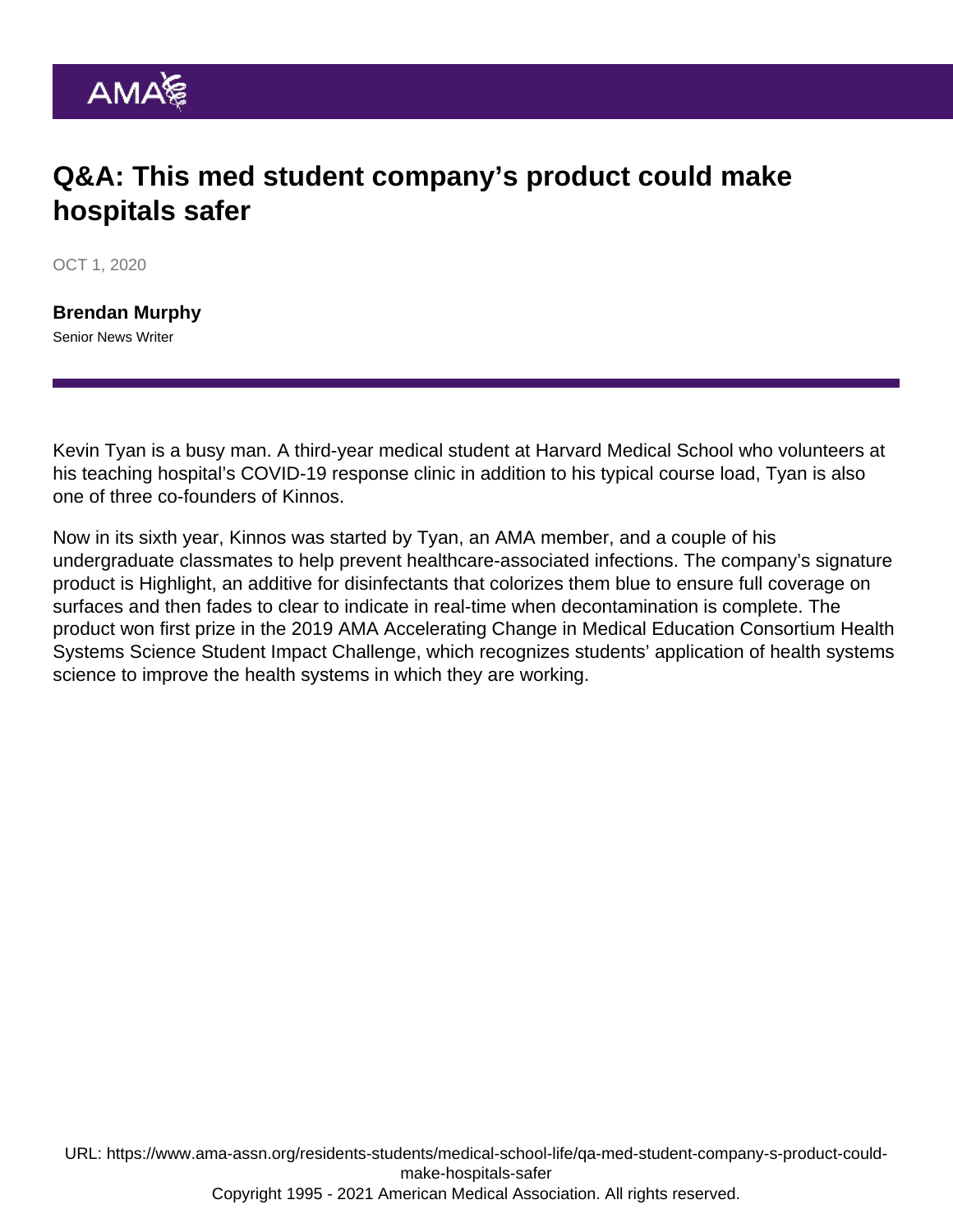Kevin Tyan

With a highly transmissible virus gripping the nation, combating infection is as important as ever. Tyan recently spoke with the AMA about his work in the entrepreneurial and clinical spaces during COVID-19.

AMA: You started Kinnos six years ago. How has the company evolved and what have the past few months been like for you and your colleagues?

Tyan: We originally started this company to help health care workers during the 2014 Ebola outbreak. Our mission was to extend our technology to prevent all health care associated infections. Then, all of a sudden, we have a global outbreak that was magnitudes worse than the Ebola crisis. Six years in, it feels impactful that we are fully equipped to be part of the front lines.

AMA: Your experience with Kinnos inspired you to go to medical school. What has your clinical workload been like during the pandemic?

Tyan: At Harvard, we do clerkships during M2 year. So, I was bouncing around seeing patients throughout COVID-19 as well as helping run Kinnos. My mentor at Harvard, Dr. Pieter Cohen at Cambridge Health Alliance, helped start a COVID-19 response clinic here in Somerville [a city of 80,000 northwest of Boston]. I'm right on the front lines and that helps me understand what a lot of our health care workers are facing.

URL: [https://www.ama-assn.org/residents-students/medical-school-life/qa-med-student-company-s-product-could](https://www.ama-assn.org/residents-students/medical-school-life/qa-med-student-company-s-product-could-make-hospitals-safer)[make-hospitals-safer](https://www.ama-assn.org/residents-students/medical-school-life/qa-med-student-company-s-product-could-make-hospitals-safer) Copyright 1995 - 2021 American Medical Association. All rights reserved.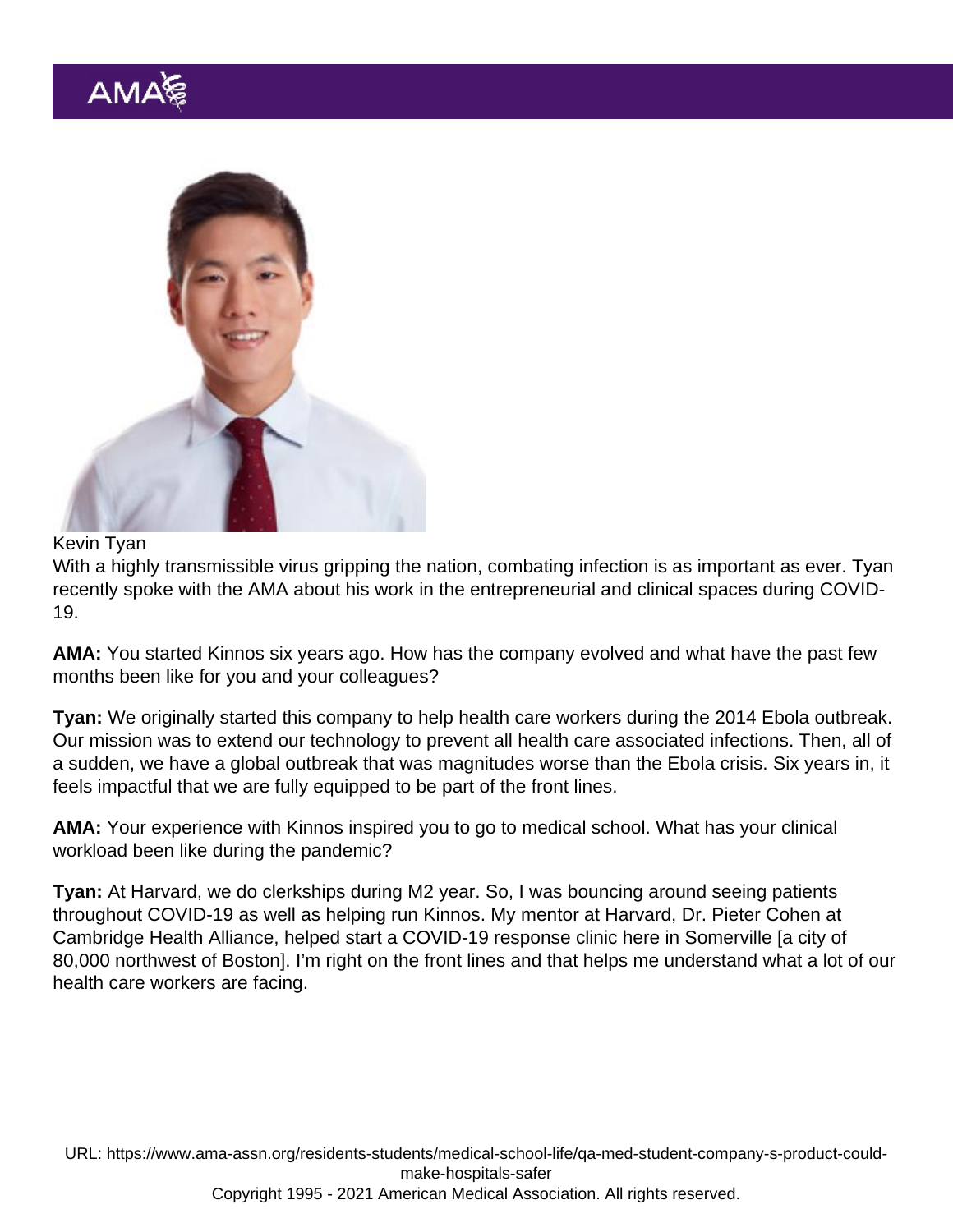AMA: Boston was a COVID-19 hot spot, one of the first. What were the early weeks of the pandemic like for you?

Tyan: Actually, I was one of the first few cases in early March. While I was visiting my girlfriend in New York City, we both became sick with the typical symptoms, but were unable to be tested for many weeks due to test kit shortages. Fortunately, our cases were relatively mild, but I had about 1 month of cough, shortness of breath and loss of smell. It was only months later that I was able to confirm I had COVID-19 through IgG antibody testing.

At school, we transitioned to remote learning, so I helped my mentor by doing some research and work on COVID-19 while I was recovering. At the time, my mentor was looking to fill a critical knowledge gap by authoring the UpToDate article on outpatient management of COVID-19. During the first few days of the outbreak, no one knew what was going on. Nobody knew, for instance, when shortness of breath starts to happen. What are the sequence of symptoms? How do they differ from the common cold?

A lot of what I did in the early days of the outbreak was scour the research and really have my finger on the pulse of all these new case studies coming out of China. I passed that research along to my mentor, who was able to incorporate a lot of this into the UpToDate article. It felt meaningful to be able to take the load off physicians who are incredibly busy and contribute to building our knowledge base during this pandemic.

AMA: What have your experiences been working with patients who had the virus?

Tyan: Because of the research I looked into when the COVID-19 response clinic was started in Somerville, I was able to help answer a lot of questions. For example, how do you test if a patient has shortness of breath when they are walking around? We couldn't do that in the tiny clinic rooms, and you can't have patients walk up and down the hall because that's an infection risk. I dug up some old pulmonology studies on how you could have patients step in place or do squats to measure ambulatory oxygen saturation, and many providers implemented that at the COVID-19 clinic.

When I first started working at the COVID-19 response clinic, personally experiencing and recovering from the virus really helped me communicate with patients while evaluating their symptoms. One of the biggest challenges for providers during this pandemic is building trust with patients given all the anxiety and fear going around, and I feel grateful to be able to help.

AMA: What did you do at Kinnos once the pandemic hit?

Tyan: Right before the COVID-19 pandemic started, we closed our Series A investment round, meaning we raised \$6 million in funding from venture capitalists. That was really exciting for us as first-time founders, as it's not very easy to get venture capital funding in the first place. The fact that

URL: [https://www.ama-assn.org/residents-students/medical-school-life/qa-med-student-company-s-product-could](https://www.ama-assn.org/residents-students/medical-school-life/qa-med-student-company-s-product-could-make-hospitals-safer)[make-hospitals-safer](https://www.ama-assn.org/residents-students/medical-school-life/qa-med-student-company-s-product-could-make-hospitals-safer)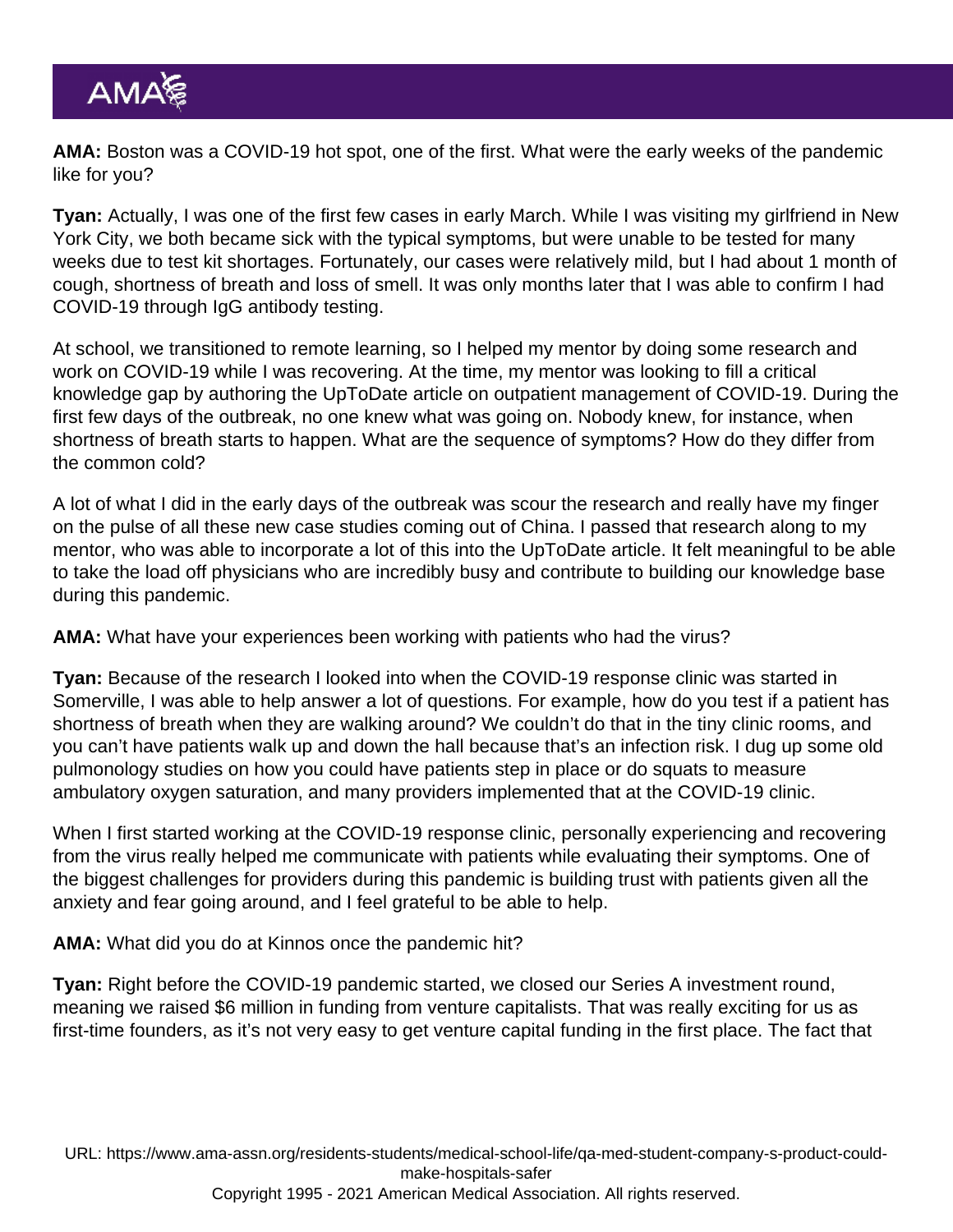they invested in us even before COVID-19 started shows they believed in our mission of tackling the huge problem of healthcare-associated infections in the U.S.

Once the pandemic began, the importance of preventing infections has become an even greater priority. Having that funding in place allowed us to greatly extend our operations. We started getting orders from all over the place. We were sending pallets of Highlight to China, the Philippines. Some EMS agencies in the U.S. also tested it out. We wouldn't have been able to scale up so quickly if we hadn't had that investment support.

AMA: Has the pandemic changed the trajectory of the company?

Tyan: We've been able to adapt to where there is need. When supplies of hand sanitizer started to run out around the country, considering we are a chemical company, we had the materials and manufacturing capacity, so we started producing hand sanitizer to help with the shortage. We got rapid FDA registration and produced tens of thousands of units for various organizations like nonprofit health care organizations and colleges here in Massachusetts.

We are really growing fast. We went from five employees—three co-founders and two scientists—to 17. This concept of colorized disinfection will be important in reducing human error during disinfection and combating COVID-19 transmission.

AMA: How has your medical school experience informed your work with Kinnos?

Tyan: Starting Kinnos has given me a unique perspective for a medical student. The question I want to ask is how do we support the people who clean our hospitals? Our environmental services workers have long been marginalized, because their work has been seen as janitorial as opposed to impacting patient outcomes. During the beginning of the pandemic, I published a perspective piece in the Annals of Internal Medicine to highlight how important environmental services (EVS) workers are during COVID-19 and what strategies hospitals can take to better support their work and elevate their stature in the health care hierarchy.

In my work at the COVID-19 clinic, I'm observant on how infection-control procedures are being done. I ended up interviewing one of our EVS workers at our clinic to accompany an article in [Annals of](https://www.acpjournals.org/doi/10.7326/M20-2237) [Internal Medicine](https://www.acpjournals.org/doi/10.7326/M20-2237). We discussed some of the shortfalls in the way the U.S. health care system currently treats environmental services workers. It was great to get her perspective and have that interview to spur potential change in this field.

AMA: What's next for Kinnos?Tyan: Our goal is to continue to expand our Highlight technology to help hospitals fight infections in the U.S. On the international side, we recently formed a coalition called BASICS, Bold Action to Stop Infections in Clinical Settings, in conjunction with some of the world's top NGOs, like Save the Children and WaterAid.

URL: [https://www.ama-assn.org/residents-students/medical-school-life/qa-med-student-company-s-product-could](https://www.ama-assn.org/residents-students/medical-school-life/qa-med-student-company-s-product-could-make-hospitals-safer)[make-hospitals-safer](https://www.ama-assn.org/residents-students/medical-school-life/qa-med-student-company-s-product-could-make-hospitals-safer)